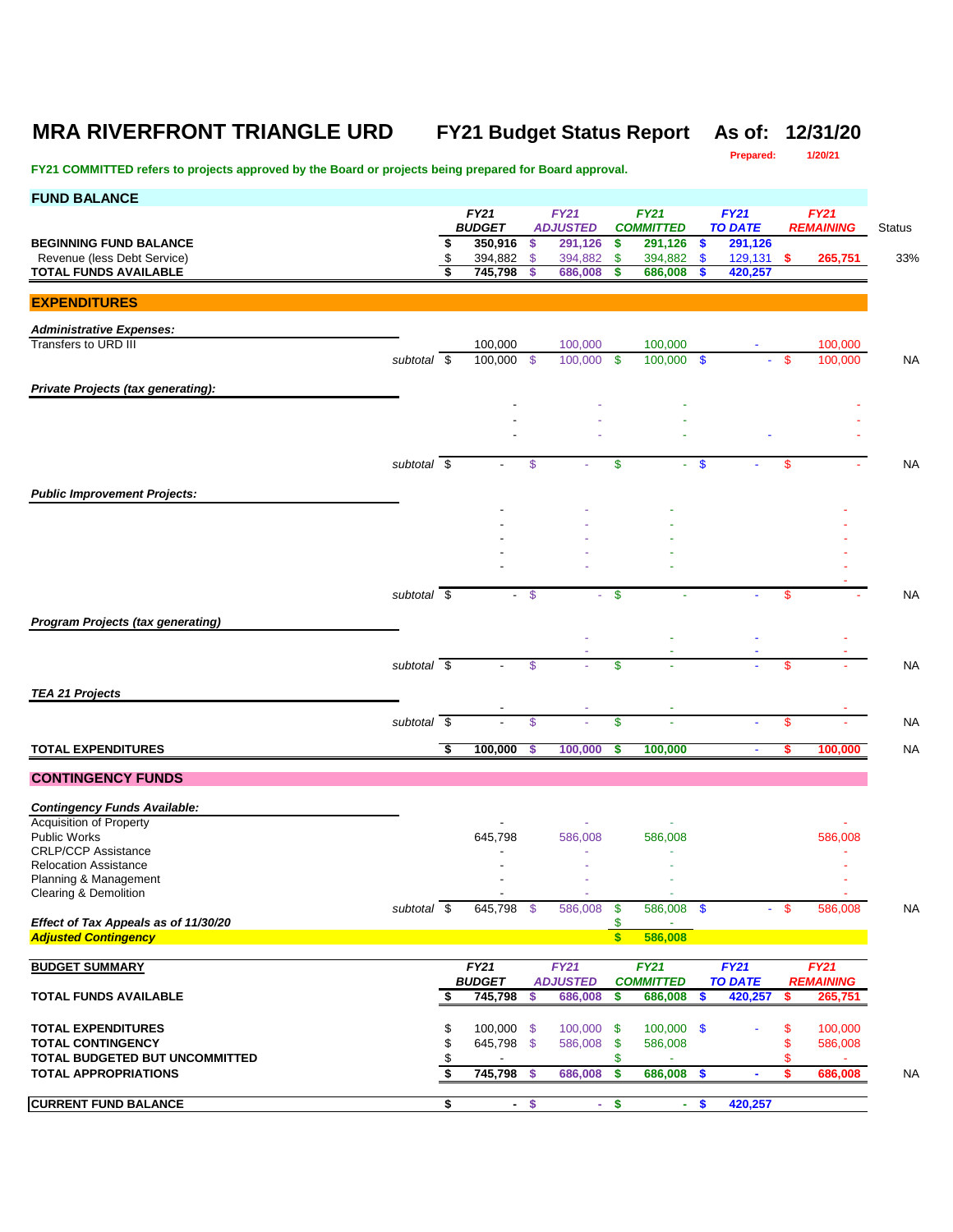# **MRA FRONT ST URD FY21 Budget Status Report As of: 12/31/20**

**Prepared:** 

| <b>FUND BALANCE</b>                                                                                                    |    |                          |                           |                            |              |                             |                           |                           |              |                  |                                  |
|------------------------------------------------------------------------------------------------------------------------|----|--------------------------|---------------------------|----------------------------|--------------|-----------------------------|---------------------------|---------------------------|--------------|------------------|----------------------------------|
|                                                                                                                        |    | <b>FY21</b>              |                           | <b>FY21</b>                |              | <b>FY21</b>                 |                           | FY21                      |              | <b>FY21</b>      |                                  |
| <b>BEGINNING FUND BALANCE</b>                                                                                          | \$ | <b>BUDGET</b><br>447,600 | \$                        | <b>ADJUSTED</b><br>647,780 | \$           | <b>COMMITTED</b><br>647,780 | <b>S</b>                  | <b>TO DATE</b><br>647,780 |              | <b>REMAINING</b> | <b>Status</b>                    |
| Revenue (less Debt Service)                                                                                            | \$ | 727,887                  | \$                        | 727,887                    | \$.          | 727,887                     | <b>S</b>                  | $(58, 456)$ \$            |              | 786,343          | $-8%$                            |
| <b>TOTAL FUNDS AVAILABLE</b>                                                                                           |    | 1,175,487                | \$                        | 1,375,667                  | \$           | 1,375,667                   | \$                        | 589,324                   |              |                  |                                  |
|                                                                                                                        |    |                          |                           |                            |              |                             |                           |                           |              |                  |                                  |
| <b>EXPENDITURES</b>                                                                                                    |    |                          |                           |                            |              |                             |                           |                           |              |                  |                                  |
| <b>Administrative Expenses:</b>                                                                                        |    |                          |                           |                            |              |                             |                           |                           |              |                  |                                  |
| Transfers to URD III<br>subtotal \$                                                                                    |    |                          | $-5$                      |                            | $\mathbf{s}$ |                             | $\mathbf{s}$              |                           | $\mathbf{s}$ |                  |                                  |
|                                                                                                                        |    |                          |                           |                            |              |                             |                           |                           |              |                  | <b>NA</b>                        |
| Private Projects (tax generating):                                                                                     |    |                          |                           |                            |              |                             |                           |                           |              |                  |                                  |
| AC by Mariott Hotel - 175 Pattee St - \$1,886,105 bond when available                                                  |    |                          |                           |                            |              |                             |                           |                           |              |                  |                                  |
| Levasseur Street Townhomes - 304 Levasseur St<br>Union Block Restoration - 127 East Main                               |    | 6,956<br>579,858         |                           | 6,956<br>579,858           |              | 6,956<br>579,858            |                           |                           |              |                  | 6,956 ongoing<br>579,858 ongoing |
| Wren Hotel - 201 E Main St - \$587,212 when available                                                                  |    | 488,673                  |                           | 587,212                    |              | 587,212                     |                           |                           |              |                  | 587,212 ongoing                  |
|                                                                                                                        |    |                          |                           |                            |              |                             |                           |                           |              |                  |                                  |
| subtotal \$                                                                                                            |    | 1,075,487 \$             |                           | $1,174,026$ \$             |              | 1,174,026 \$                |                           |                           | \$           | 1,174,026        | <b>NA</b>                        |
|                                                                                                                        |    |                          |                           |                            |              |                             |                           |                           |              |                  |                                  |
| <b>Public Improvement Projects:</b>                                                                                    |    |                          |                           |                            |              |                             |                           |                           |              |                  |                                  |
| Missoula Public Library - \$500K total; \$225K remain for FY21+; up to \$1<br>Payne/Library Block - Redevelopment Plan |    | 75,000<br>25,000         |                           | 75,000<br>25,000           |              | 75,000<br>25,000            |                           |                           |              |                  | 75,000 ongoing<br>25,000 ongoing |
|                                                                                                                        |    |                          |                           | Ξ                          |              | $\sim$                      |                           |                           |              |                  |                                  |
|                                                                                                                        |    |                          |                           |                            |              |                             |                           |                           |              |                  |                                  |
| subtotal \$                                                                                                            |    | 100,000 \$               |                           | 100,000 \$                 |              | 100,000                     |                           |                           | \$           | 100.000          | <b>NA</b>                        |
| <b>Program Projects (tax generating)</b>                                                                               |    |                          |                           |                            |              |                             |                           |                           |              |                  |                                  |
|                                                                                                                        |    |                          |                           |                            |              |                             |                           |                           |              |                  |                                  |
| subtotal $\overline{\$}$                                                                                               |    |                          | \$                        |                            | $\mathbf{s}$ |                             |                           |                           | \$           |                  | ΝA                               |
|                                                                                                                        |    |                          |                           |                            |              |                             |                           |                           |              |                  |                                  |
| <b>MAP-21 Projects</b>                                                                                                 |    |                          |                           |                            |              |                             |                           |                           |              |                  |                                  |
| subtotal \$                                                                                                            |    |                          | \$                        |                            | \$           |                             |                           |                           | \$           |                  | <b>NA</b>                        |
|                                                                                                                        |    |                          |                           |                            |              |                             |                           |                           |              |                  |                                  |
| <b>TOTAL EXPENDITURES</b>                                                                                              | \$ | 1,175,487                | \$                        | 1,274,026                  | s            | 1,274,026                   |                           |                           | s            | 1,274,026        | <b>NA</b>                        |
| <b>CONTINGENCY FUNDS</b>                                                                                               |    |                          |                           |                            |              |                             |                           |                           |              |                  |                                  |
| <b>Contingency Funds Available:</b>                                                                                    |    |                          |                           |                            |              |                             |                           |                           |              |                  |                                  |
| <b>Acquisition of Property</b>                                                                                         |    |                          |                           |                            |              |                             |                           |                           |              |                  |                                  |
| Public Works                                                                                                           |    |                          |                           | 101,641                    |              | 101,641                     |                           |                           |              | 101,641          |                                  |
| <b>CRLP/CCP Assistance</b>                                                                                             |    |                          |                           |                            |              |                             |                           |                           |              |                  |                                  |
| <b>Relocation Assistance</b>                                                                                           |    |                          |                           |                            |              |                             |                           |                           |              |                  |                                  |
| Planning & Management<br>Clearing & Demolition                                                                         |    |                          |                           |                            |              |                             |                           |                           |              |                  |                                  |
| subtotal \$                                                                                                            |    |                          | $-$ \$                    | 101,641                    | - \$         | 101,641                     | $\mathbf{\$}$             |                           | $-$ \$       | 101,641          |                                  |
| Effect of Tax Appeals as of 11/30/20                                                                                   |    |                          |                           |                            | \$           | (48, 646)                   |                           |                           |              |                  |                                  |
| <b>Adjusted Contingency</b>                                                                                            |    |                          |                           |                            | $\mathbf{s}$ | 52,995                      |                           |                           |              |                  |                                  |
| <b>BUDGET SUMMARY</b>                                                                                                  |    | FY21                     |                           | <b>FY21</b>                |              | <b>FY21</b>                 |                           | <b>FY21</b>               |              | <b>FY21</b>      |                                  |
|                                                                                                                        |    | <b>BUDGET</b>            |                           | <b>ADJUSTED</b>            |              | <b>COMMITTED</b>            |                           | <b>TO DATE</b>            |              | <b>REMAINING</b> |                                  |
| <b>TOTAL FUNDS AVAILABLE</b>                                                                                           | \$ | 1,175,487                | \$                        | 1,375,667                  | \$           | 1,375,667                   | S                         | 589,324                   | \$.          | 786,343          |                                  |
| <b>TOTAL EXPENDITURES</b>                                                                                              | \$ | 1,175,487                | -S                        | 1,274,026                  | - \$         | 1,274,026 \$                |                           |                           | \$           | 1,274,026        |                                  |
| <b>TOTAL CONTINGENCY</b>                                                                                               | \$ |                          | $\boldsymbol{\mathsf{S}}$ | 101,641                    | \$           | 101,641                     |                           |                           | \$           | 101,641          |                                  |
| TOTAL BUDGETED BUT UNCOMMITTED                                                                                         | \$ |                          |                           |                            | \$           |                             |                           |                           | \$           |                  |                                  |
| <b>TOTAL APPROPRIATIONS</b>                                                                                            | S  | 1,175,487                | S                         | 1,375,667                  | \$           | 1,375,667                   | $\mathbf{s}$              |                           | \$           | 1,375,667        | <b>NA</b>                        |
|                                                                                                                        |    |                          |                           |                            |              |                             |                           |                           |              |                  |                                  |
| <b>CURRENT FUND BALANCE</b><br><b>CONTINGENCY REMAINING + PROJECT SAVINGS</b>                                          | \$ | $\sim$                   | \$                        | $\sim$                     | \$           | ÷                           | $\boldsymbol{\mathsf{s}}$ | 589,324                   | \$           | 52,995           |                                  |
|                                                                                                                        |    |                          |                           |                            |              |                             |                           |                           |              |                  |                                  |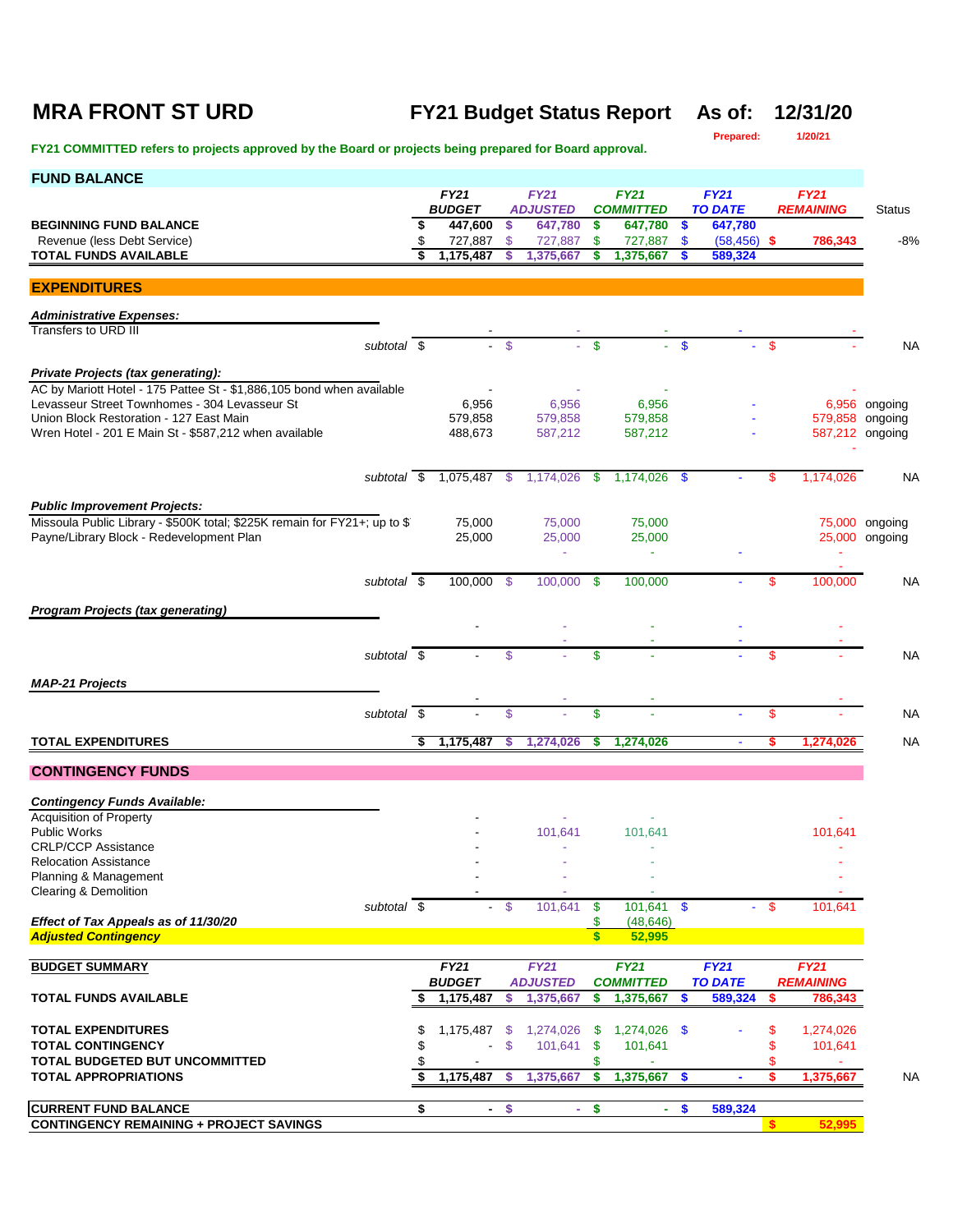## **MRA URD II FY21 Budget Status Report As of: 12/31/20**

**Prepared: 1/20/21**

| <b>FUND BALANCE</b>                                                                                             |             |    |                                     |                |                              |                   |                               |   |                             |      |                   |                    |
|-----------------------------------------------------------------------------------------------------------------|-------------|----|-------------------------------------|----------------|------------------------------|-------------------|-------------------------------|---|-----------------------------|------|-------------------|--------------------|
|                                                                                                                 |             |    | <b>FY21</b>                         |                | <b>FY21</b>                  |                   | <b>FY21</b>                   |   | <b>FY21</b>                 |      | <b>FY21</b>       |                    |
| <b>BEGINNING FUND BALANCE</b>                                                                                   |             | \$ | <b>BUDGET</b><br>2,400,000          | \$             | <b>ADJUSTED</b><br>2,218,789 | \$                | <b>COMMITTED</b><br>2,218,789 | S | <b>TO DATE</b><br>2,218,789 |      | <b>REMAINING</b>  | <b>Status</b>      |
| Revenue (less Debt Service)                                                                                     |             | \$ | 2,792,894                           | <sup>\$</sup>  | 2,792,894                    | \$                | 2,792,894                     |   | 1,002,960                   | \$   | 1,789,934         | 36%                |
| <b>TOTAL FUNDS AVAILABLE</b>                                                                                    |             | \$ | 5,192,894                           | S              | 5,011,683                    |                   | 5,011,683                     |   | 3,221,749                   |      |                   |                    |
| <b>EXPENDITURES</b>                                                                                             |             |    |                                     |                |                              |                   |                               |   |                             |      |                   |                    |
| <b>Administrative Expenses:</b>                                                                                 |             |    |                                     |                |                              |                   |                               |   |                             |      |                   |                    |
| Transfers to URD III                                                                                            |             |    | 150,000                             |                | 150,000                      |                   | 150,000                       |   |                             |      |                   | 150,000 pending    |
|                                                                                                                 | subtotal \$ |    | 150,000 \$                          |                | 150,000 \$                   |                   | 150,000 \$                    |   | $\sim$                      | - \$ | 150,000           | <b>NA</b>          |
| <b>Private Projects (tax generating):</b>                                                                       |             |    |                                     |                |                              |                   |                               |   |                             |      |                   |                    |
| 1901 Maple Street - MSJ Properties Housing                                                                      |             |    | 69,885                              |                | 69,885                       |                   | 69,885                        |   |                             |      |                   | 69,885 ongoing     |
| Blackfoot River Outfitters - 225 N Russell Street                                                               |             |    | 80,582                              |                | 80,582                       |                   | 80,582                        |   | 75,320                      |      | 5,263 done        |                    |
| Burton Street Apartments - 525 Burton Street                                                                    |             |    | 123,994                             |                | 123,994                      |                   | 123,994                       |   |                             |      | 123,994 ongoing   |                    |
| DJ&A Office Building - 2000 Maple Street<br>Ponderosa Village - 1029 West Pine Street                           |             |    | 301,432<br>96,000                   |                | 301,432<br>96,000            |                   | 301,432<br>96,000             |   |                             |      | 301,432<br>96,000 | ongoing<br>ongoing |
| Sentinel Property Medical Offices - 1900 West Broadway                                                          |             |    | 1,170,611                           |                | 1,170,611                    |                   | 1,170,611                     |   |                             |      | 1,170,611 ongoing |                    |
|                                                                                                                 |             |    |                                     |                |                              |                   |                               |   |                             |      |                   |                    |
|                                                                                                                 |             |    |                                     |                |                              |                   |                               |   |                             |      |                   |                    |
|                                                                                                                 | subtotal \$ |    | 1,842,504 \$                        |                | 1,842,504                    | $\mathbf{\$}$     | 1,842,504 \$                  |   | 75,320 \$                   |      | 1,767,185         | 4%                 |
| <b>Public Improvement Projects:</b>                                                                             |             |    |                                     |                |                              |                   |                               |   |                             |      |                   |                    |
| Housing Policy Implementation - \$10K/yr (FY20, FY21, FY22)                                                     |             |    | 10,000                              |                | 10,000                       |                   | 10,000                        |   |                             |      |                   | 10,000 ongoing     |
| <b>Legal Services</b>                                                                                           |             |    | 10,000                              |                | 10,000                       |                   |                               |   |                             |      |                   | 10,000 set aside   |
| Missoula Food Bank & Community Center - PHC Satelite Clinic                                                     |             |    | 433,840                             |                | 433,840                      |                   | 433,840                       |   | 385,322                     |      | 48,518 done       |                    |
| Police Facility - 101 North Catlin (\$250K/yr FY19-FY22)                                                        |             |    | 250,000                             |                | 250,000                      |                   | 250,000                       |   |                             |      | 250,000 ongoing   |                    |
| Sidewalks - 2nd & 3rd Street - Construction<br>Sidewalks - 2nd & 3rd Street - Design, Engineering, Const. Admin |             |    | 462,202<br>$\blacksquare$           |                | 234,604<br>22,926            |                   | 234,604<br>22,926             |   | 223,331<br>21,835           |      | 11,273<br>1,092   | ongoing            |
| Sidewalks - 2nd & 3rd Street - MRL Crossing                                                                     |             |    |                                     |                | 5,742                        |                   | 5,742                         |   |                             |      | 5,742             | ongoing<br>ongoing |
| Silver Park - Public Art - "Perseverance" Lighting                                                              |             |    | 7,476                               |                | 7,476                        |                   | 7,476                         |   |                             |      | 7,476             | ongoing            |
| Sidewalks - Inez, 1st & 2nd Streets - Construction                                                              |             |    | 450,000                             |                | 450,000                      |                   |                               |   |                             |      | 450,000           | pending            |
| Sidewalks - Inez, 1st & 2nd Streets - Design, Engineering, Const. Admin                                         |             |    |                                     |                | 130,082                      |                   | 130,082                       |   | 37,170                      |      | 92,912            | ongoing            |
| Sleepy Inn - 1427 West Broadway - Fence Installation                                                            |             |    |                                     |                | 2,650                        |                   | 2,650                         |   | 2,650                       |      |                   | done               |
| Trinity Apartments - Mullan Site                                                                                |             |    |                                     |                | 53,256                       |                   | 53,256                        |   |                             |      |                   | 53,256 ongoing     |
| YWCA Expansion - 1800 S 3rd St W                                                                                |             |    | 142,404                             |                | 142,404                      |                   | 142,404                       |   |                             |      |                   | 142,404 ongoing    |
| West Broadway Master Plan                                                                                       |             |    |                                     |                | 65,000                       |                   | 65,000                        |   |                             |      |                   | 65,000 ongoing     |
|                                                                                                                 |             |    | subtotal $\frac{1}{2}$ 1,765,922 \$ |                | 1,817,980                    | - \$              | $1,357,980$ \$                |   | 670,307                     |      | 1,147,673         | 37%                |
| Program (CCP/CRLP/FIP) Projects (tax generating)                                                                |             |    |                                     |                |                              |                   |                               |   |                             |      |                   |                    |
|                                                                                                                 |             |    |                                     |                |                              |                   |                               |   |                             |      |                   | done               |
| <b>Unidentified Program Projects</b>                                                                            |             |    |                                     |                |                              |                   |                               |   |                             |      |                   |                    |
|                                                                                                                 | subtotal \$ |    |                                     | \$.            |                              | \$                |                               |   |                             | \$.  |                   | <b>NA</b>          |
| <b>Federally Assisted Projects</b>                                                                              |             |    |                                     |                |                              |                   |                               |   |                             |      |                   |                    |
|                                                                                                                 |             |    |                                     |                |                              |                   | $\sim$                        |   |                             |      |                   |                    |
|                                                                                                                 | subtotal \$ |    |                                     | $\mathfrak{S}$ |                              | $\boldsymbol{\$}$ |                               |   |                             | \$   |                   | <b>NA</b>          |
| <b>TOTAL EXPENDITURES</b>                                                                                       |             | S. | 3,758,426                           | -S             | 3,810,484 \$                 |                   | $3,350,484$ \$                |   | 745,627                     | -S   | 3,064,857         | 20%                |
| <b>CONTINGENCY FUNDS</b>                                                                                        |             |    |                                     |                |                              |                   |                               |   |                             |      |                   |                    |
| <b>Contingency Funds Available:</b>                                                                             |             |    |                                     |                |                              |                   |                               |   |                             |      |                   |                    |
| <b>Acquisition of Property</b>                                                                                  |             |    | 100,000                             |                | 100,000                      |                   | 100,000                       |   |                             |      | 100,000           |                    |
| <b>Public Works</b>                                                                                             |             |    | 1,134,468                           |                | 901,199                      |                   | 901,199                       |   |                             |      | 901,199           |                    |
| <b>CRLP/CCP Assistance</b>                                                                                      |             |    |                                     |                |                              |                   |                               |   |                             |      |                   |                    |

| <b>Relocation Assistance</b>                                              |             |                |          |                 |          |                         |                |           |                  |     |
|---------------------------------------------------------------------------|-------------|----------------|----------|-----------------|----------|-------------------------|----------------|-----------|------------------|-----|
| Planning & Management                                                     |             | 100,000        |          | 100,000         |          | 100,000                 |                |           | 100,000          |     |
| Clearing & Demolition                                                     |             | 100,000        |          | 100,000         |          | 100,000                 |                |           | 100,000          |     |
|                                                                           | subtotal \$ | ,434,468       |          | 1,201,199       |          | $,201,199$ \$           |                |           | 1,201,199        |     |
| Effect of Tax Appeals as of 11/30/20                                      |             |                |          |                 |          |                         |                |           |                  |     |
| <b>Adjusted Contingency</b>                                               |             |                |          |                 | <b>S</b> | 1,201,199               |                |           |                  |     |
|                                                                           |             |                |          |                 |          |                         |                |           |                  |     |
| <b>BUDGET SUMMARY</b>                                                     |             | <b>FY21</b>    |          | <b>FY21</b>     |          | <b>FY21</b>             | FY21           |           | <b>FY21</b>      |     |
|                                                                           |             | <b>BUDGET</b>  |          | <b>ADJUSTED</b> |          | <i><b>COMMITTED</b></i> | <b>TO DATE</b> |           | <b>REMAINING</b> |     |
| <b>TOTAL FUNDS AVAILABLE</b>                                              |             | 5,192,894      |          | 5,011,683       |          | 5,011,683               | 3,221,749      |           | 1,789,934        |     |
| <b>TOTAL EXPENDITURES</b>                                                 | S           | 3,758,426      | -SS      | 3,810,484       | -SS      | $3,350,484$ \$          | 745,627        | <b>SS</b> | 2,604,857        |     |
| <b>TOTAL CONTINGENCY</b>                                                  |             | 84,434, ا      | -SS      | 1,201,199       | \$.      | 1,201,199               |                |           | 1,201,199        |     |
| <b>TOTAL BUDGETED BUT UNCOMMITTED</b>                                     |             |                |          |                 |          | 460,000                 |                |           | 460,000          |     |
| <b>TOTAL APPROPRIATIONS</b>                                               |             | 5,192,894      |          | 5,011,683       |          | 5,011,683               | 745,627        |           | 4,266,056        | 15% |
| <b>CURRENT FUND BALANCE</b>                                               |             | $\blacksquare$ | <b>S</b> | $\sim$          |          |                         | 2,476,122      |           | Adj. Contingency |     |
| Less Long Term Receivables (MWC Notes) not readily available for projects |             |                |          |                 |          |                         | (400, 665)     |           | 800,534          |     |
| <b>ADJUSTED FUND BALANCE</b>                                              |             |                |          |                 |          |                         | 2,075,457      |           |                  |     |
| <b>CONTINGENCY + PROJECT SAVINGS - MWC NOTES</b>                          |             |                |          |                 |          |                         |                |           | 854,314          |     |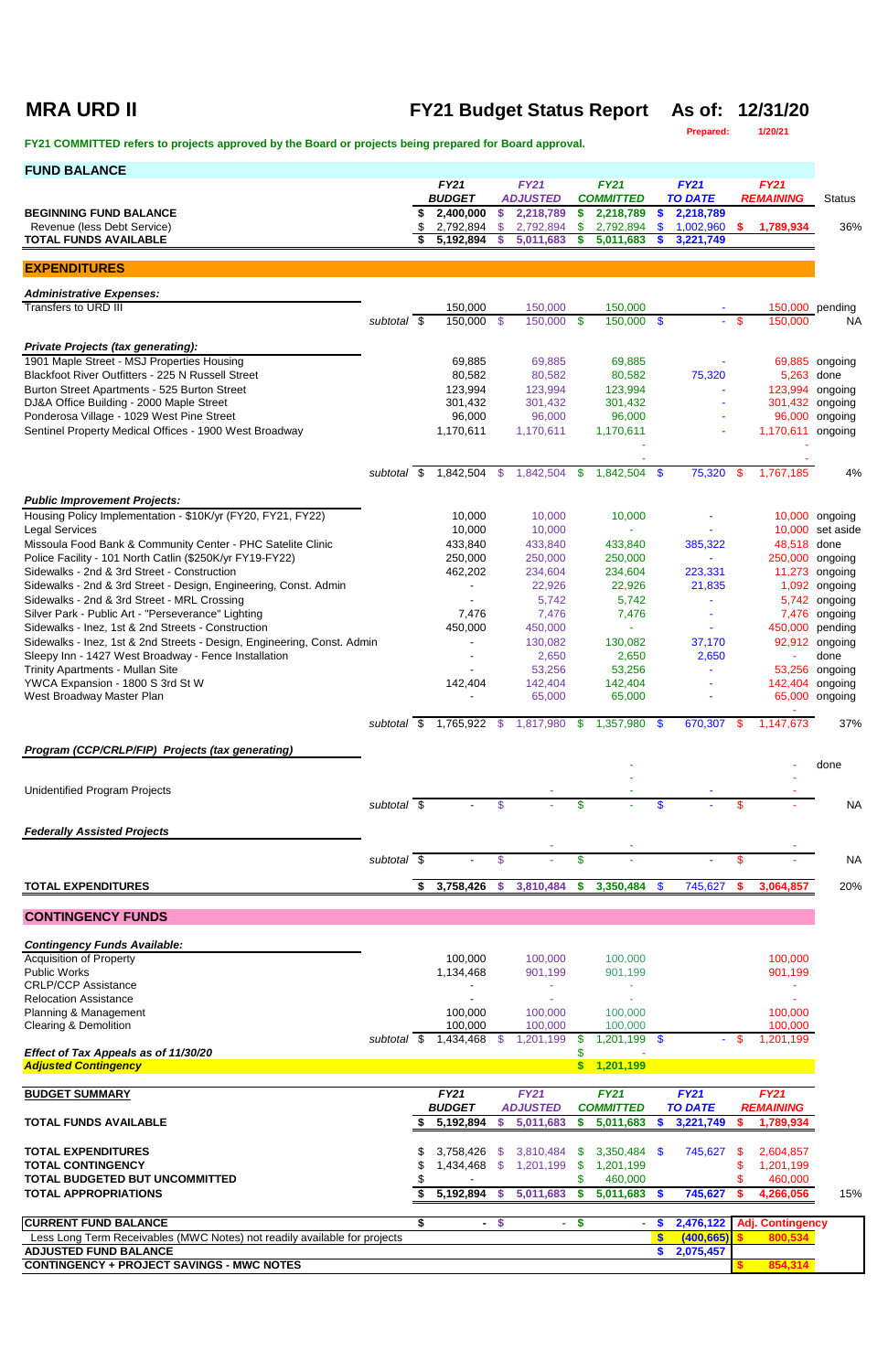## **MRA URD III FY21 Budget Status Report As of: 12/31/20**

### **Prepared: 1/20/21**

| <b>FUND BALANCE</b>                                                                                                       |                          |                              |               |                                |               |                                 |                    |                               |            |                                 | <b>Status</b>                      |
|---------------------------------------------------------------------------------------------------------------------------|--------------------------|------------------------------|---------------|--------------------------------|---------------|---------------------------------|--------------------|-------------------------------|------------|---------------------------------|------------------------------------|
|                                                                                                                           |                          | <b>FY21</b><br><b>BUDGET</b> |               | <b>FY21</b><br><b>ADJUSTED</b> |               | <b>FY21</b><br><b>COMMITTED</b> |                    | <b>FY21</b><br><b>TO DATE</b> |            | <b>FY21</b><br><b>REMAINING</b> | %                                  |
| <b>BEGINNING FUND BALANCE</b>                                                                                             |                          | 3,054,135                    | $\mathbf{\$}$ | 3,724,045                      | \$            | 3,724,045                       | $\mathbf{\$}$      | 3,724,045                     |            |                                 |                                    |
| Revenue (less Debt Service)<br><b>TOTAL FUNDS AVAILABLE</b>                                                               |                          | 4,259,504 \$<br>7,313,639    | -S            | 4,259,504<br>7,983,549         | \$<br>S.      | 4,259,504<br>7,983,549          | $\mathbf{\$}$<br>S | 848,784<br>4,572,829          | \$.        | 3,410,720 20%                   |                                    |
| <b>EXPENDITURES</b>                                                                                                       |                          |                              |               |                                |               |                                 |                    |                               |            |                                 |                                    |
| <b>Administrative Expenses:</b>                                                                                           |                          |                              |               |                                |               |                                 |                    |                               |            |                                 |                                    |
| <b>Personnel Services</b>                                                                                                 |                          | 660,538                      |               | 660,538                        |               | 660,538                         |                    | 309,122                       |            | 351,416                         |                                    |
| Supplies<br><b>Purchased Services</b>                                                                                     |                          | 9,126<br>352,200             |               | 9,126<br>352,200               |               | 9,126<br>352,200                |                    | 814<br>20,123                 |            | 8,312<br>332,077                |                                    |
| <b>Grants &amp; Contributions</b>                                                                                         |                          |                              |               |                                |               |                                 |                    |                               |            |                                 |                                    |
| <b>Capital Outlay</b>                                                                                                     |                          |                              |               |                                |               |                                 |                    |                               |            |                                 |                                    |
|                                                                                                                           | subtotal \$              | 1,021,864 \$                 |               | 1,021,864 \$                   |               | $1,021,864$ \$                  |                    | 330,059                       | - \$       | 691,805 32%                     |                                    |
| <b>Private Projects (tax generating):</b>                                                                                 |                          |                              |               |                                |               |                                 |                    |                               |            |                                 |                                    |
| Aspen Grove Therapy & Wellness<br>Tremper's Kent Plaza - 1200-1210 West Kent Ave                                          |                          | 104,200<br>226,100           |               | 104,200<br>226,100             |               | 104,200<br>226,100              |                    | 97,105                        |            | 7,095 done                      | 226,100 ongoing                    |
|                                                                                                                           |                          |                              |               |                                |               |                                 |                    |                               |            |                                 |                                    |
|                                                                                                                           | subtotal $\overline{\$}$ | 330,300 \$                   |               | 330,300 \$                     |               | $330,300$ \$                    |                    | 97,105                        | -\$        | 233,195 29%                     |                                    |
| <b>Public Improvement Projects:</b>                                                                                       |                          |                              |               |                                |               |                                 |                    |                               |            |                                 |                                    |
| Brooks Street Corridor - TOD Infrastructure Study                                                                         |                          | 60,045                       |               | 60,045                         |               | 60,045                          |                    | 5,087                         |            |                                 | 54,958 ongoing                     |
| Housing Policy Implementation - \$10K/yr (FY20, FY21, FY22)                                                               |                          | 10,000                       |               | 10,000                         |               | 10,000                          |                    |                               |            |                                 | 10,000 ongoing                     |
| <b>Legal Services</b><br>Mary Avenue West - Bond - Street Trees                                                           |                          | 10,000<br>13,474             |               | 10,000<br>13,474               |               | 13,474                          |                    |                               |            |                                 | 10,000 set aside<br>13,474 ongoing |
| <b>MRA Communication Plan</b>                                                                                             |                          |                              |               | 46,500                         |               | 46,500                          |                    |                               |            |                                 | 46,500 ongoing                     |
| Missoula County Fairgrounds - 1101 South Avenue West                                                                      |                          | 1,155,500                    |               | 1,155,500                      |               | 1,155,500                       |                    |                               |            | 1,155,500 ongoing               |                                    |
| MRL Bond - Remaining to Transfer to DS<br>MRL Property - Voluntary Cleanup Plan - Environmental Assessment                |                          | 141,709                      |               | 141,709<br>36,000              |               | 141,709<br>36,000               |                    |                               |            |                                 | 141,709 ongoing<br>36,000 ongoing  |
| MRL Property - 1835 North Avenue - Building Deconstruction                                                                |                          |                              |               | 24,800                         |               | 24,800                          |                    |                               |            |                                 | 24,800 ongoing                     |
| Sidewalks - URD III Northern - Phase 1 - Construction                                                                     |                          | 271,498                      |               | 271,498                        |               | 271,498                         |                    | 256,534                       |            | 14,964 done                     |                                    |
| Sidewalks - URD III Northern - Phase 1 - Design/Eng/Const. Admin<br>Sidewalks - URD III Northern - Phase 2 - Construction |                          | 31,727<br>510,000            |               | 26,363<br>503,390              |               | 26,363                          |                    | 26,356                        |            |                                 | 7 done<br>503,390 pending          |
| Sidewalks - URD III Northern - Phase 2 - Design/Eng/Const. Admin                                                          |                          |                              |               | 56,600                         |               | 56,600                          |                    | 11,272                        |            |                                 | 45,328 ongoing                     |
| South Reserve Pedestrian Bridge - Upgrades<br><b>Street Trees</b>                                                         |                          | 6,610                        |               | 30,150<br>6,610                |               | 30,150<br>6,610                 |                    | 30,150                        |            |                                 | done<br>6,610 ongoing              |
|                                                                                                                           |                          |                              |               |                                |               |                                 |                    |                               |            |                                 |                                    |
|                                                                                                                           | subtotal \$              | $2,210,563$ \$               |               | 2,392,639 \$                   |               | 1,879,249 \$                    |                    | 329,399                       | - \$       | 2,063,240 14%                   |                                    |
| <b>Façade Improvement Program Projects (tax generating)</b><br><b>Uncommitted Program Funds</b>                           |                          |                              |               |                                |               |                                 |                    |                               |            |                                 |                                    |
| Aspen Grove Therapy & Wellness                                                                                            |                          | 50,000                       |               | 50,000                         |               | 50,000                          |                    | 50,000                        |            |                                 | done                               |
| The Dram Shop Central - 2700 Paxson Street                                                                                |                          | 50,000                       |               | 50,000                         |               | 50,000                          |                    | 50,000                        |            |                                 | done                               |
| Tremper's Kent Plaza - 1200-1210 West Kent Ave                                                                            |                          | 150,000                      |               | 150,000                        |               | 150,000                         |                    |                               |            |                                 | 150,000 ongoing                    |
|                                                                                                                           | subtotal \$              | 250,000 \$                   |               | 250,000 \$                     |               | 250,000 \$                      |                    | $100,000$ \$                  |            | 150,000 40%                     |                                    |
| <b>Federally Assisted Projects</b>                                                                                        |                          |                              |               |                                |               |                                 |                    |                               |            |                                 |                                    |
| <b>None</b>                                                                                                               | subtotal \$              |                              | $-$ \$        |                                | $\mathbf{\$}$ |                                 | - \$               |                               | - \$       |                                 |                                    |
| <b>TOTAL EXPENDITURES</b>                                                                                                 |                          | 3,812,727 \$                 |               | 3,994,803                      | $\frac{2}{3}$ | $3,481,413$ \$                  |                    | 856,563                       | $\sqrt{3}$ | 3,138,240 21%                   |                                    |
| <b>CONTINGENCY FUNDS</b>                                                                                                  |                          |                              |               |                                |               |                                 |                    |                               |            |                                 |                                    |
|                                                                                                                           |                          |                              |               |                                |               |                                 |                    |                               |            |                                 |                                    |
| <b>Contingency Funds Available:</b><br>Admin Year-End Set Aside                                                           |                          | 500,000                      |               | 500,000                        |               | 500,000                         |                    |                               |            | 500,000                         |                                    |
| <b>Acquisition of Property</b>                                                                                            |                          | 100,000                      |               | 100,000                        |               | 100,000                         |                    |                               |            | 100,000                         |                                    |
| Public Works                                                                                                              |                          | 2,700,912                    |               | 3,188,746                      |               | 3,188,746                       |                    |                               |            | 3,188,746                       |                                    |
| <b>MRA Programs</b>                                                                                                       |                          |                              |               |                                |               |                                 |                    |                               |            |                                 |                                    |

| <b>Relocation Assistance</b>                                                          |             |                |      |                 |     |                  |                |                         |  |
|---------------------------------------------------------------------------------------|-------------|----------------|------|-----------------|-----|------------------|----------------|-------------------------|--|
| Planning & Management                                                                 |             | 100,000        |      | 100,000         |     | 100,000          |                | 100,000                 |  |
| <b>Clearing &amp; Demolition</b>                                                      |             | 100,000        |      | 100,000         |     | 100,000          |                | 100,000                 |  |
|                                                                                       | subtotal \$ | $3,000,912$ \$ |      | 3,488,746       | S.  | $3,488,746$ \$   | $\sim$         | 3,488,746               |  |
| Effect of Tax Appeals as of 11/30/20                                                  |             |                |      |                 |     | (2,613)          |                |                         |  |
| <b>Adjusted Contingency</b>                                                           |             |                |      |                 |     | 3,486,133        |                |                         |  |
| <b>BUDGET SUMMARY</b>                                                                 |             | <b>FY21</b>    |      | <b>FY21</b>     |     | <b>FY21</b>      | FY21           | <b>FY21</b>             |  |
|                                                                                       |             | <b>BUDGET</b>  |      | <b>ADJUSTED</b> |     | <b>COMMITTED</b> | <b>TO DATE</b> | <b>REMAINING</b>        |  |
| <b>TOTAL FUNDS AVAILABLE</b>                                                          |             | 7,313,639      |      | 7,983,549       |     | 7,983,549        | 4,572,829      | 3,410,720               |  |
| <b>TOTAL EXPENDITURES</b>                                                             |             | 3,812,727      | - \$ | 3,994,803       | -SS | $3,481,413$ \$   | 856,563 \$     | 2,624,850               |  |
| <b>TOTAL ADMIN SET ASIDE</b>                                                          |             | 500,000        | - \$ | 500,000         |     | 500,000 \$       |                | 500,000                 |  |
| <b>TOTAL CONTINGENCY</b>                                                              |             | 3,000,912      |      | 3,488,746       |     | 3,488,746        |                | 3,488,746               |  |
| TOTAL BUDGETED BUT UNCOMMITTED                                                        |             |                |      |                 |     | 513,390          |                | 513,390                 |  |
| <b>TOTAL BUDGET</b>                                                                   |             | 7,313,639      |      | 7,983,549       |     | 7,983,549        | 856,563        | 7,126,986 11%           |  |
| <b>CURRENT FUND BALANCE</b>                                                           |             |                | \$   |                 |     | ж.               | 3,716,266      | <b>Adj. Contingency</b> |  |
| Less Long Term Receivables (MWC Notes & FIP Notes) not readily available for projects |             |                |      |                 |     |                  | (204, 705)     | 3,281,429               |  |
| <b>ADJUSTED FUND BALANCE</b>                                                          |             |                |      |                 |     |                  | 3,511,561      |                         |  |
| <b>CONTINGENCY + PROJECT SAVINGS - NOTES RECEIVABLE</b>                               |             |                |      |                 |     |                  |                | 3,303,495               |  |
|                                                                                       |             |                |      |                 |     |                  |                |                         |  |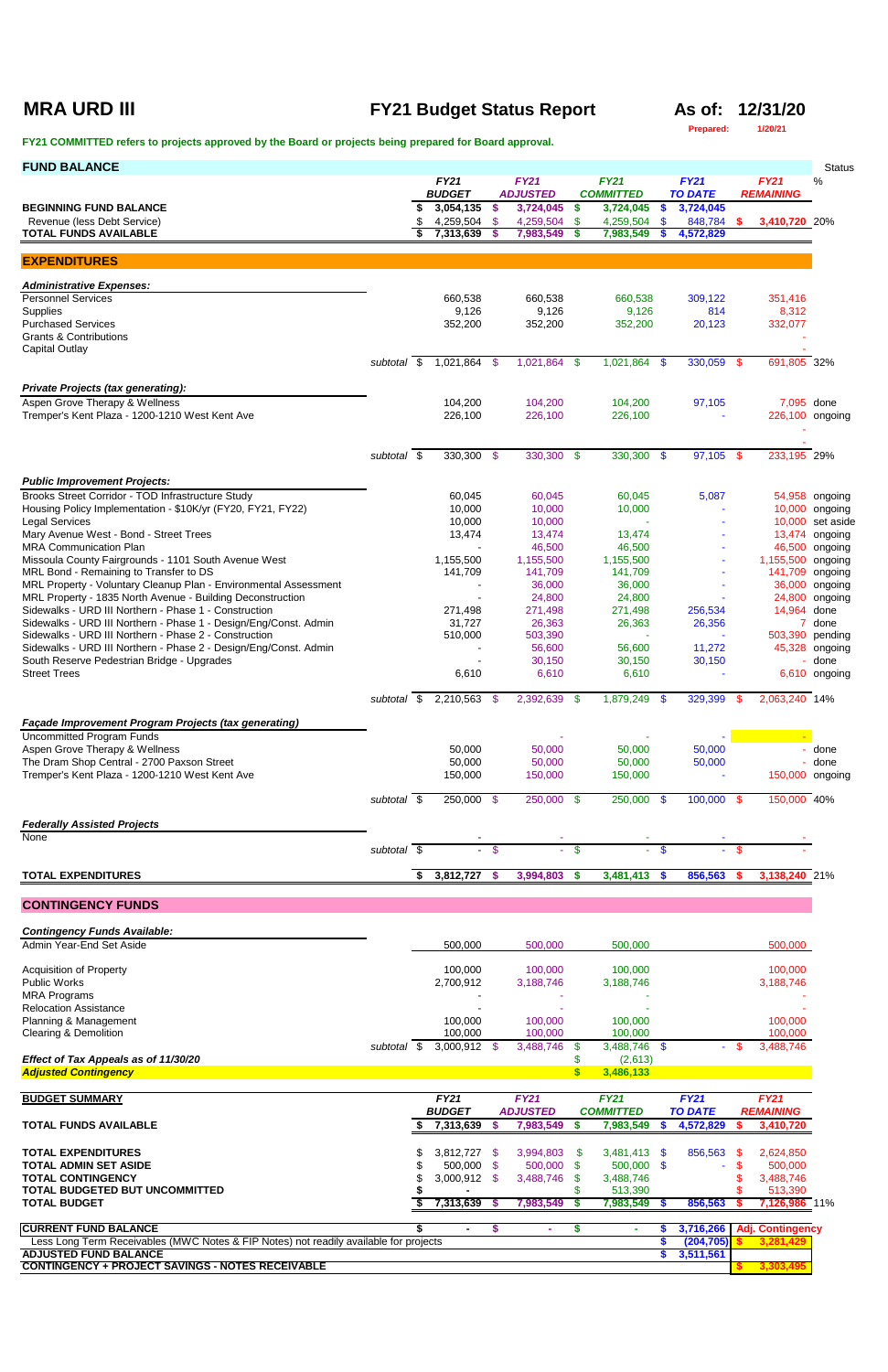## **MRA NORTH RESERVE/SCOTT ST URD FY21 Budget Status Report As of: 12/31/20**

**Prepared: 1/20/19**

| <b>FUND BALANCE</b>                                                                                    |             |          |                                     |                     |                                |                                 |                          |               |                        |          |                                 |                                  |
|--------------------------------------------------------------------------------------------------------|-------------|----------|-------------------------------------|---------------------|--------------------------------|---------------------------------|--------------------------|---------------|------------------------|----------|---------------------------------|----------------------------------|
|                                                                                                        |             |          | <b>FY21</b>                         |                     | <b>FY21</b>                    |                                 | <b>FY21</b>              |               | <b>FY21</b>            |          | <b>FY21</b>                     |                                  |
|                                                                                                        |             |          | <b>BUDGET</b>                       |                     | <b>ADJUSTED</b>                |                                 | <b>COMMITTED</b>         |               | <b>TO DATE</b>         |          | <b>REMAINING</b>                | <b>Status</b>                    |
| <b>BEGINNING FUND BALANCE</b><br>Revenue (less Debt Service)                                           |             | \$       | \$1,148,357<br>7,389,588            | \$<br>$\mathcal{S}$ | 1,141,830<br>7,389,588         | \$<br>$\boldsymbol{\mathsf{s}}$ | 1,141,830<br>7,389,588   | \$<br>\$      | 1,141,830<br>6,446,241 | s        | 943,347 87%                     |                                  |
| <b>TOTAL FUNDS AVAILABLE</b>                                                                           |             |          | 8.537.945                           |                     | 8,531,418                      | S.                              | 8.531.418                |               | 7,588,071              |          |                                 |                                  |
| <b>EXPENDITURES</b>                                                                                    |             |          |                                     |                     |                                |                                 |                          |               |                        |          |                                 |                                  |
|                                                                                                        |             |          |                                     |                     |                                |                                 |                          |               |                        |          |                                 |                                  |
| <b>Administrative Expenses:</b><br>Transfers to URD III                                                |             |          | 25,000                              |                     | 25,000                         |                                 | 25,000                   |               |                        |          |                                 | 25,000 pending                   |
|                                                                                                        | subtotal \$ |          | 25,000 \$                           |                     | 25,000 \$                      |                                 | $25,000$ \$              |               |                        | <b>S</b> | 25,000 NA                       |                                  |
| Private Projects (tax generating):<br>\$723,514 Scott Street Village - Phase II & III - Transfer to DS |             |          | 259,047                             |                     | 259,047                        |                                 | 259,047                  |               |                        |          | 259,047 ongoing                 |                                  |
|                                                                                                        |             |          |                                     |                     |                                |                                 |                          |               |                        |          |                                 |                                  |
|                                                                                                        | subtotal \$ |          | 259,047 \$                          |                     | 259,047                        | - \$                            | 259,047                  | - \$          |                        | S        | 259,047 NA                      |                                  |
| <b>Public Improvement Projects:</b>                                                                    |             |          |                                     |                     |                                |                                 |                          |               |                        |          |                                 |                                  |
| Housing Policy Implementation - \$10K (FY20, FY21, FY22)                                               |             |          | 10,000                              |                     | 10,000                         |                                 | 10,000                   |               |                        |          |                                 | 10,000 ongoing                   |
| Missoula Cemetery - Strategic Plan<br>Public Works - Maintenance Facility Plan                         |             |          | 12,750<br>28,817                    |                     | 12,750<br>28,817               |                                 | 12,750<br>28,817         |               |                        |          |                                 | 12,750 ongoing<br>28,817 ongoing |
| Scott Street Property - Series 2020AB Bond - Purchase & Fees                                           |             |          | 6,508,151                           |                     | 6,508,151                      |                                 | 6,508,151                |               | 6,508,151              |          |                                 | done                             |
| Scott Street Property - Series 2020AB Bond - COI                                                       |             |          | 63,020                              |                     | 63,020                         |                                 | 63,020                   |               | 63,212                 |          |                                 | $(192)$ done                     |
| Scott Street Property - Series 2020AB Bond - Rounding - Transfer to DS                                 |             |          | 1,629                               |                     | 1,629                          |                                 | 1,629                    |               |                        |          |                                 | 1,629 ongoing                    |
| Scott Street Property - Feasibility Due Dilligence, Misc                                               |             |          | 23,800                              |                     | 23,800                         |                                 | 23.800                   |               | 2,027                  |          | 21,773 done                     |                                  |
| Villagio Housing Project - Otis & Shakespeare                                                          |             |          | 1,339,178                           |                     | 1,339,178                      |                                 | 1,339,178                |               | $\blacksquare$         |          | 1,339,178 ongoing               |                                  |
|                                                                                                        |             |          | subtotal \$ 7,987,345 \$            |                     | 7,987,345                      | $\mathbf{\$}$                   | 7,987,345                |               | 6,573,390              | -\$      | 1.413.955 82%                   |                                  |
| <b>Program Projects (tax generating)</b>                                                               |             |          |                                     |                     |                                |                                 |                          |               |                        |          |                                 |                                  |
|                                                                                                        |             |          |                                     |                     |                                |                                 |                          |               |                        |          |                                 |                                  |
|                                                                                                        | subtotal \$ |          |                                     | \$                  |                                | \$                              |                          |               |                        | \$       |                                 | NA                               |
|                                                                                                        |             |          |                                     |                     |                                |                                 |                          |               |                        |          |                                 |                                  |
| <b>TOTAL EXPENDITURES</b>                                                                              |             |          | 8,271,392                           | S.                  | 8,271,392                      | \$                              | 8,271,392                |               | 6,573,390              | s        | 1,698,002 79%                   |                                  |
| <b>CONTINGENCY FUNDS</b>                                                                               |             |          |                                     |                     |                                |                                 |                          |               |                        |          |                                 |                                  |
| <b>Contingency Funds Available:</b>                                                                    |             |          |                                     |                     |                                |                                 |                          |               |                        |          |                                 |                                  |
| <b>Acquisition of Property</b>                                                                         |             |          |                                     |                     |                                |                                 |                          |               |                        |          |                                 |                                  |
| <b>Public Works</b>                                                                                    |             |          | 216,553                             |                     | 210,025                        |                                 | 210,025                  |               |                        |          | 210,025                         |                                  |
| <b>CRLP/CCP Assistance</b>                                                                             |             |          |                                     |                     | ÷,                             |                                 | $\overline{\phantom{a}}$ |               |                        |          |                                 |                                  |
| <b>Relocation Assistance</b>                                                                           |             |          |                                     |                     |                                |                                 |                          |               |                        |          |                                 |                                  |
| Planning & Management                                                                                  |             |          | 50,000                              |                     | 50.000                         |                                 | 50,000                   |               |                        |          | 50,000                          |                                  |
| Clearing & Demolition                                                                                  | subtotal \$ |          | $\overline{\phantom{a}}$<br>266,553 | $\mathcal{S}$       | 260,025                        | -\$                             | 260,025                  | $\mathbf{\$}$ |                        | - \$     | 260,025                         |                                  |
| Effect of Tax Appeals as of 11/30/20                                                                   |             |          |                                     |                     |                                | \$                              |                          |               |                        |          |                                 |                                  |
| <b>Adjusted Contingency</b>                                                                            |             |          |                                     |                     |                                | $\mathbf{s}$                    | 260,025                  |               |                        |          |                                 |                                  |
|                                                                                                        |             |          |                                     |                     |                                |                                 |                          |               |                        |          |                                 |                                  |
| <b>BUDGET SUMMARY</b>                                                                                  |             |          | <b>FY21</b><br><b>BUDGET</b>        |                     | <b>FY21</b><br><b>ADJUSTED</b> |                                 | FY21<br><b>COMMITTED</b> |               | FY21<br><b>TO DATE</b> |          | <b>FY21</b><br><b>REMAINING</b> |                                  |
| <b>TOTAL FUNDS AVAILABLE</b>                                                                           |             | \$       | 8,537,945                           | S                   | 8,531,418                      | \$                              | 8,531,418                | \$            | 7,588,071              | S        | 943,347                         |                                  |
|                                                                                                        |             |          |                                     |                     |                                |                                 |                          |               |                        |          |                                 |                                  |
| <b>TOTAL EXPENDITURES</b>                                                                              |             | \$       | 8,271,392 \$                        |                     | 8,271,392 \$                   |                                 |                          |               | 8,271,392 \$ 6,573,390 | -\$      | 1,698,002                       |                                  |
| <b>TOTAL CONTINGENCY</b>                                                                               |             | \$       | 266,553 \$                          |                     | 260,025                        | -\$                             | 260,025                  |               |                        | \$       | 260,025                         |                                  |
| <b>TOTAL BUDGETED BUT UNCOMMITTED</b><br><b>TOTAL APPROPRIATIONS</b>                                   |             | \$<br>\$ | 8,537,945                           | S.                  | 8,531,417                      | \$<br>\$                        | 8,531,417                | \$            | 6,573,390              | \$<br>\$ | 1,958,027 77%                   |                                  |
|                                                                                                        |             |          |                                     |                     |                                |                                 |                          |               |                        |          |                                 |                                  |
| <b>CURRENT FUND BALANCE</b>                                                                            |             | \$       | $\blacksquare$                      | \$                  | 1.                             | \$                              | 1.                       | \$            |                        |          | 1,014,681 Adj. Contingency      |                                  |
| Less Long Term Receivables (MWC Notes) not readily available for projects                              |             |          |                                     |                     |                                |                                 |                          | \$            | (74, 608)              |          | 185,417                         |                                  |
| <b>ADJUSTED FUND BALANCE</b>                                                                           |             |          |                                     |                     |                                |                                 |                          | \$            | 940,073                |          |                                 |                                  |
| <b>CONTINGENCY + PROJECT SAVINGS - MWC NOTES</b>                                                       |             |          |                                     |                     |                                |                                 |                          |               |                        |          | 207,190                         |                                  |